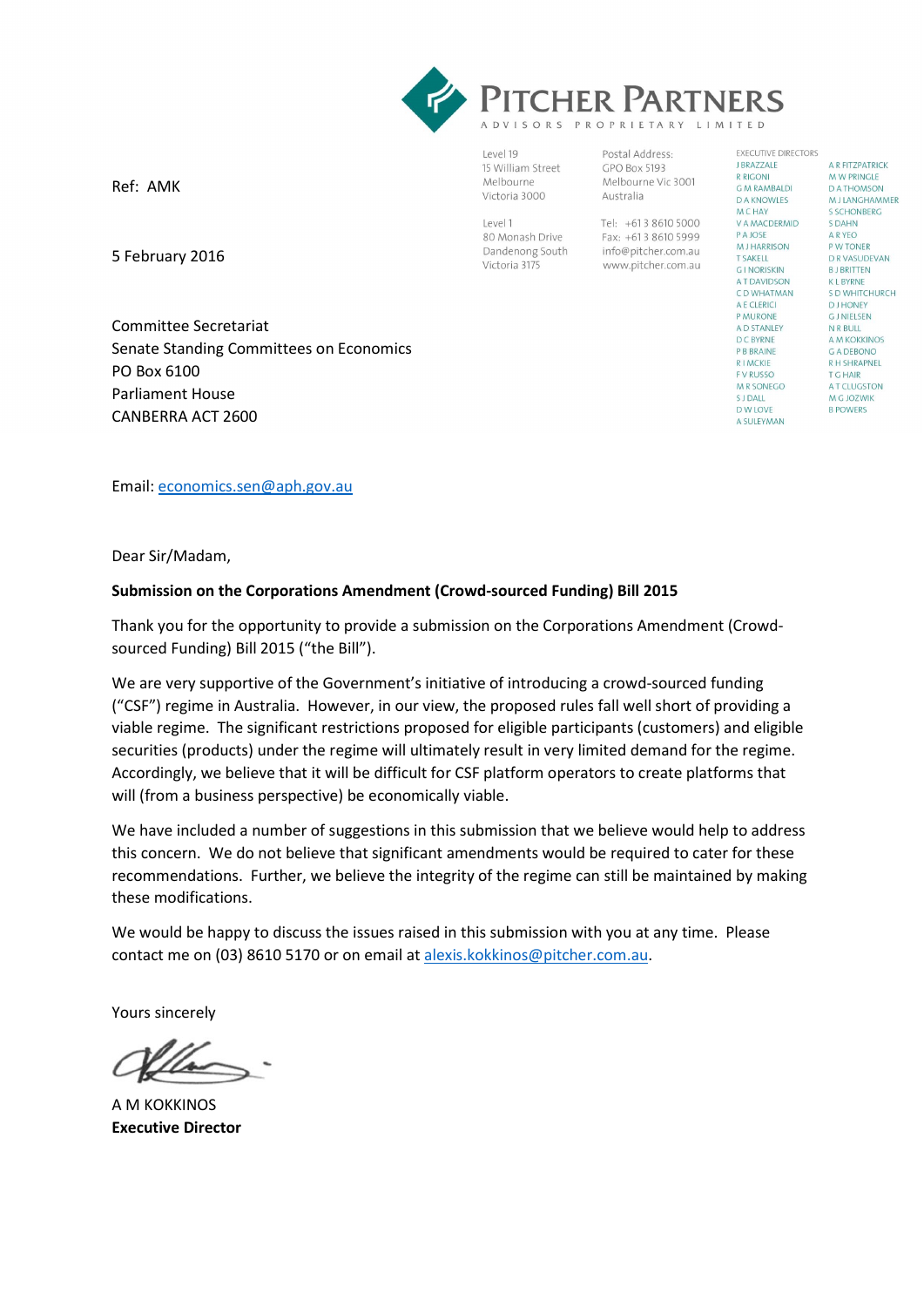## About Pitcher Partners

- 1.1 Pitcher Partners is an accounting firm that specialises in providing advice and services to entities in the middle market. We are one of the largest accounting firms in Australia specialising in this market and have expert knowledge in the regulatory requirements for small business operators.
- 1.2 As a part of our business, we specialist in assisting firms in establishing crowd source funding ("CSF"), peer-to-peer ("P2P") lending and market place lending ("MPL") platforms. We have worked with numerous legal firms and professionals and have helped in the establishment of a large number of managed investment trusts currently operating both debt and equity CSF platforms (both retail and wholesale) as well as providing assistance in the establishment of crowd funding facilitation platforms under the current ASIC Class Order CO 02/273 ("ASIC CO").
- 1.3 Our client base have a keen interest in the creation and operation of CSF platforms. Our client base (being entities in the middle market) would also be the main target customer base for these platforms (i.e. that would qualify as eligible CSF companies).
- 1.4 Accordingly, we believe we are well placed to make a submission as to the proposed legislation dealing with the proposed CSF regime.
- 1.5 The following sections outline some of our main concerns with the proposed regime as currently drafted in the Bill and the draft regulations released by Treasury titled the Corporations Amendment (Crowd-Sourced Funding) Regulation 2015 ("the Draft Regulations")).

# Allowing redeemable preference shares to be offered

- 1.6 The new CSF regime is proposed to be limited to ordinary shares per the Draft Regulations. We request that this be expanded to include redeemable preference shares.
- 1.7 Our concern with ordinary share capital is that it is a form of long term finance that is not always very attractive to private groups seeking short term funding and finance at the start-up and expansion phase. There are significant complexities that relate to ordinary share capital that do not attach to other forms of equity.
- 1.8 For example, returning share capital or performing a buy-back of ordinary shares under the Corporations Act, as compared to repaying debt or redeeming preference shares. Furthermore, to the extent that different rights are attached to different classes of shares, ordinary shares often require shareholder agreements.
- 1.9 In our view, many small business operators will be reluctant to offer ordinary share capital to unknown investors. We believe that this limitation will inevitably reduce the overall market for the CSF platform operators.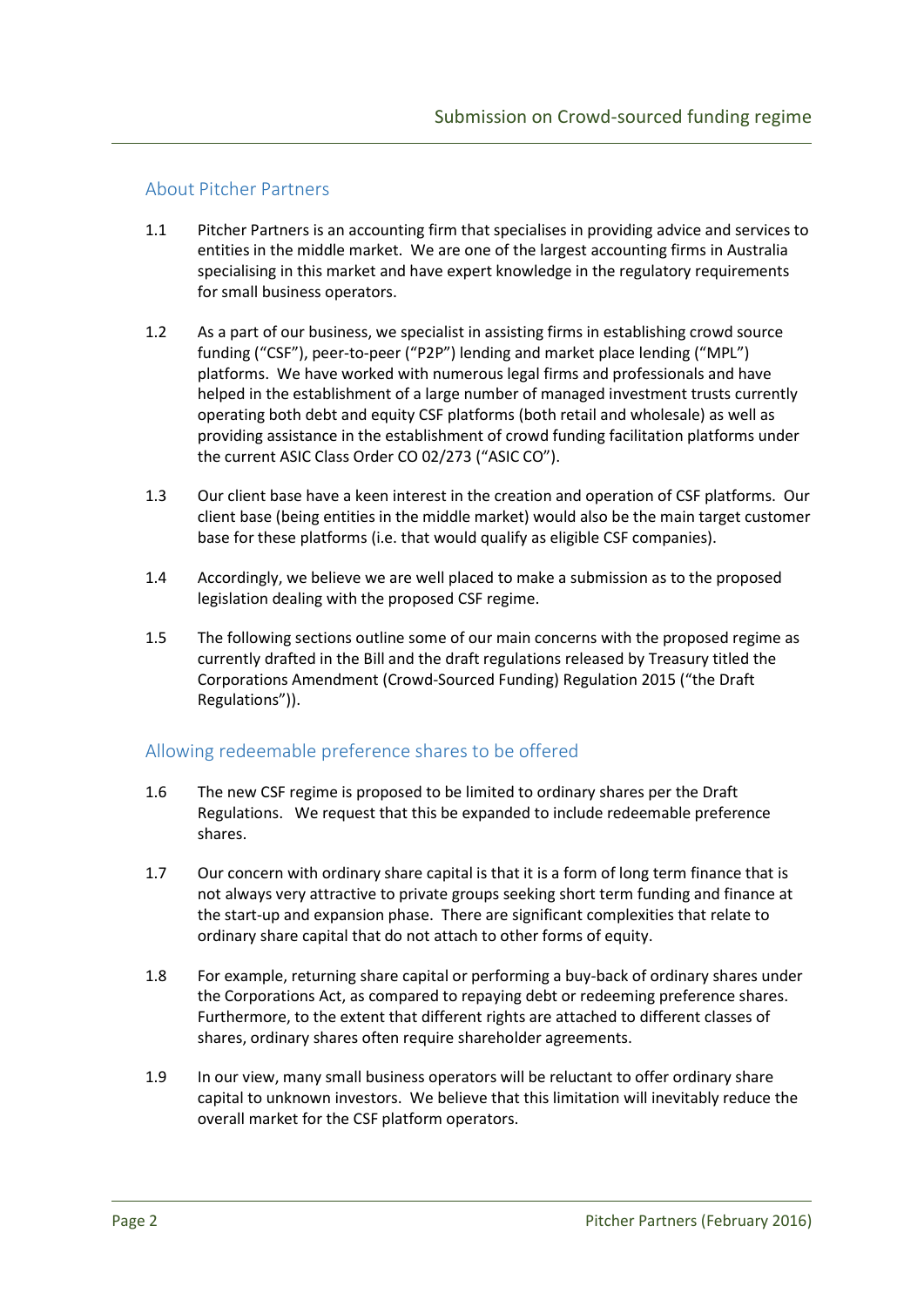- 1.10 While we understand the reasons for not including debt securities within the regime (at this stage), we believe that an appropriate compromise would be to allow redeemable preference shares to be an eligible security under the regime. These securities have the protection of being share capital under the Corporations Act. However, for income tax and accounting purposes, these securities are generally considered to be debt capital. Accordingly, offering these securities under the CSF regime will (in our view) provides greater flexibility for a small business looking to obtain finance, while maintaining appropriate protections as required under the Corporations Act.
- 1.11 By way of example, consider a small business seeking capital for a period of five years to assist in expansion. The small business could offer ordinary share capital, however restrictions may make it difficult to redeem or repay the share capital in the future. Alternatively, the company could issue redeemable preference shares with a cumulative preference dividend coupon (akin to interest). Not only would this form of investment be attractive to investors (as it offers preference distributions and is treated as share capital under the Corporations Act), but it would also be a form of "quasi debt financing" that can be more readily accessed by a small company.
- 1.12 In our view, this would greatly increase the demand for the new CSF regime, while also offering the same levels of protection as currently contained in the Bill and the Draft Regulations. We therefore believe that the CSF regime be expanded to accommodate redeemable preference shares.

 Recommendation 1: We recommend that the Draft Regulations be expanded to allow redeemable preference shares to be considered an eligible security for the purpose of subsection 738G(1).

### Ensuring the viability of CSF platforms by expanding the customer base

- 1.13 We highlight that new CSF platforms will only be created if they can be economically viable (i.e. will at least allow operators to generate a profit and remain in business).
- 1.14 The Bill and Regulations currently provide a very limited market place for target companies, being newly created public companies that are tagged as eligible CSF companies. This means that a new CSF operator (competing against other new CSF operators) would have a zero customer base to begin with (in terms of target companies once the legislation is introduced). It would also mean that it would take a substantial amount of time before there is a credible target market to ensure that the operators can become profitable.
- 1.15 In our view, this appears to be a very limiting way of trying to introduce a new regime aimed at supporting new and innovative markets.
- 1.16 We therefore believe that it is important to consider the ability for private companies to be introduced (in some form) as eligible CSF companies under the CSF regime. Please refer to our Recommendation 5 which highlights items for your consideration. In simple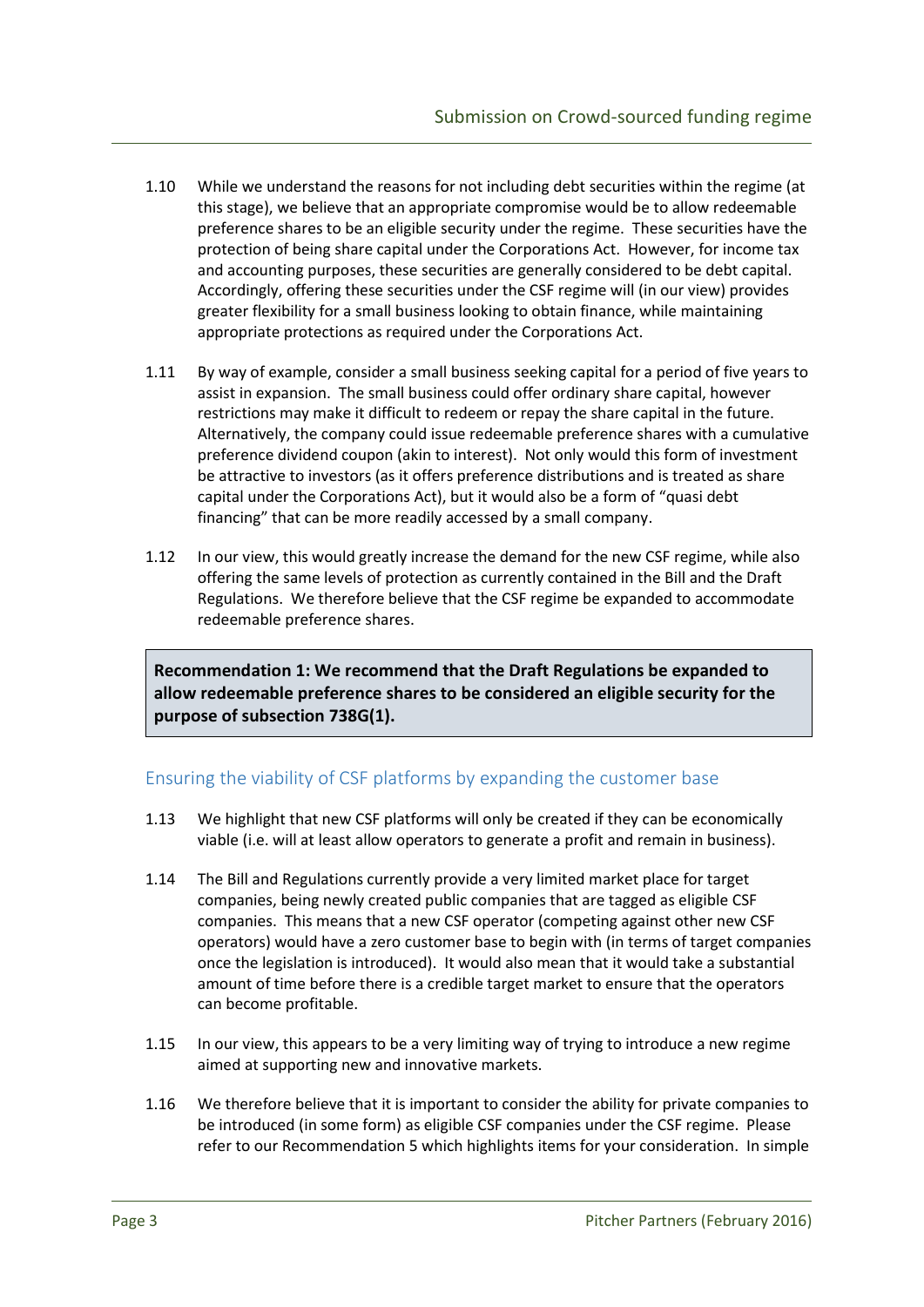terms, private companies could be included within the regime, or could be given the opportunity to convert to eligible CSF companies.

1.17 Per the ATO most recent statistics released, there are over 850,000 companies in Australia. Of this, there are more than 780,000 private companies with a turnover of \$2 million or less ("Micro Companies"). Furthermore, there are more than 830,000 private companies with a turnover of less than \$10 million. Accordingly, opening the regime to private companies would at least provide a good customer base.

 Recommendation 2: To ensure that CSF platform are economically viable, it is important to consider expanding the customer base of the proposed regime to existing and future private companies.

## Allowing private companies to access finance

- 1.18 It has long been acknowledged that small business face significant barriers to traditional finance. Accordingly to the Financial System Inquiry Final Report in 2014, "[t]here are structural impediments for small- and medium-sized enterprises to access finance. These impediments include information asymmetries, regulation and taxation."
- 1.19 Recently, the Banjo Small Business Survey<sup>1</sup> reported 80 per cent of small business entities will likely be approved for an alternative finance loan, compared to approximately one in five from a traditional bank. Indicatively, for every 10 small business entities applying for bank funding, two were successful, one was unsuccessful and seven chose not to apply for various reasons including cost and collateral requirements.
- 1.20 While access to alternative financing is growing, it currently accounts for around 3% of financing used by small business. This equates to \$7.5 billion of the market of approximately \$247 billion.
- 1.21 It is therefore evident that alternative financing is easier for small business to access. However, unless appropriate access is provided to private companies under the CSF regime, the new CSF regime will do little to help address this issue and support the middle market.
- 1.22 We believe that both Recommendation 1 and Recommendation 2 will help to address this issue by: (a) opening the regime to debt-like hybrid financing; and (b) opening the regime to be accessible by private companies.

 Recommendation 3: To help improve access to finance for small business, it is important to expand the CSF regime to cover items in both Recommendation 1 and Recommendation 2.

<u>.</u>

 $1$  Published by Banjo, being one of the first market place lending platforms established in Australia.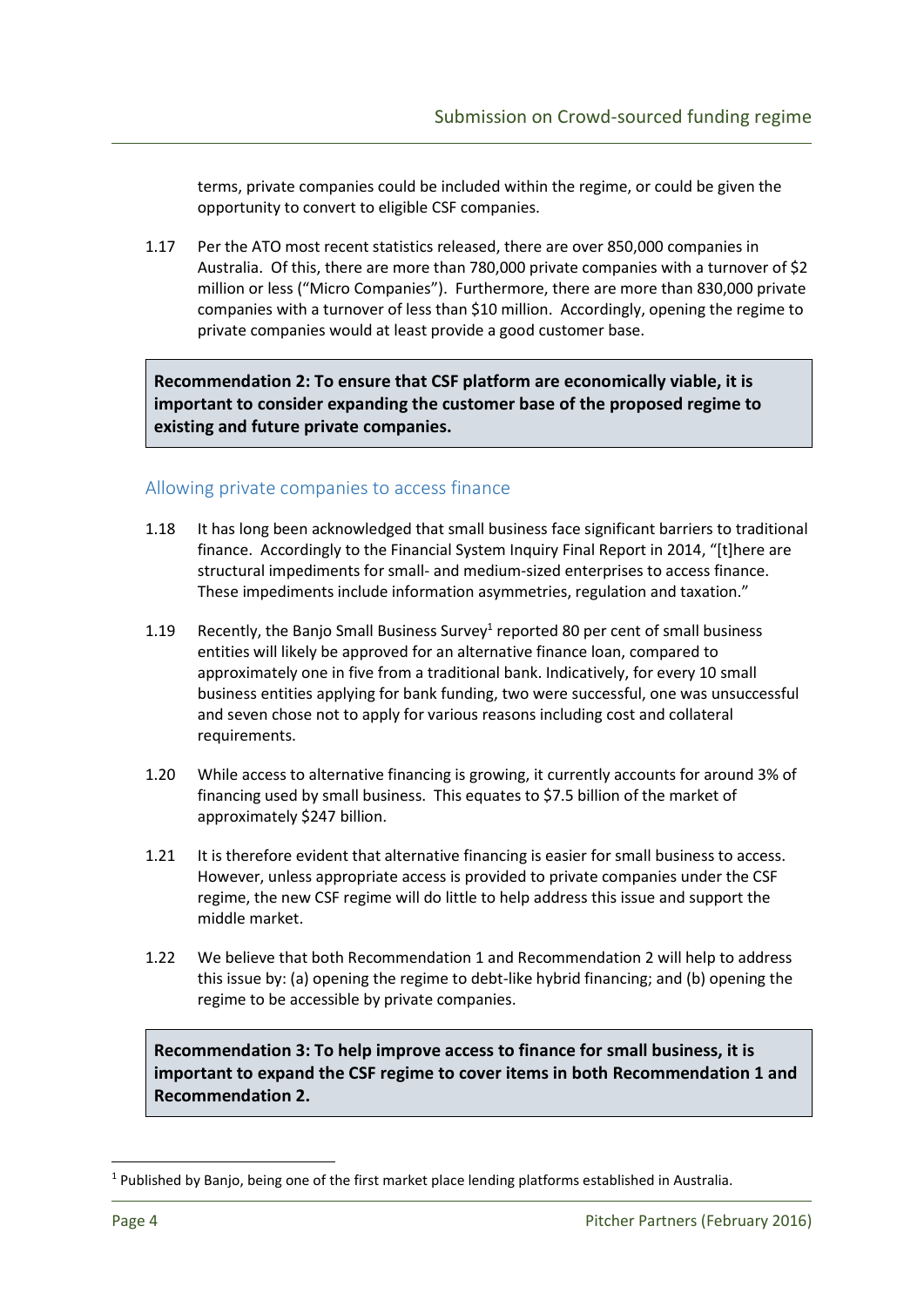## Compliance requirements for an eligible CSF company

- 1.23 We are significantly concerned with the requirement that an eligible CSF company is to be a public company (s.738H). This would mean that small businesses that seek to access the regime (which would otherwise operate as private companies) would be required to significantly increase their compliance requirements. This would be the case even if small amounts of CSF capital is raised.
- 1.24 In particular, we are concerned that the compliance reductions provided to an eligible CSF company (e.g. AGM, audit and reporting) are very small and are very short term in nature. That is, the limited compliance savings offered only apply for the first five years (paragraph 738ZI(c)). Furthermore, the audit exemption (section 301) only applies if the eligible CSF has raised less than \$1 million from a platform at any time (on a cumulative basis). The costs of an external audit are significant and (in addition) would also require the company to incur significant costs on hiring specialist staff to deal with the audit. Accordingly, a small company would face high costs and compliance if it were to enter the CSF regime.
- 1.25 Finally, to be an eligible CSF company, the company must have gross assets of less than \$5 million and gross annual turnover of less than this amount. Accordingly, only start-ups are likely to be able to access the new regime.
- 1.26 This can be compared to a company looking to raise finance from a current CSF platform operating an ASIC Class Order CO 02/273 exemption model. These platforms do not have any of these requirements and can also allow a private company to raise up to \$5 million (e.g. ASSOB). While the Bill will be offered to retail clients, given the investment \$10,000 limit, we believe that the compliance requirements are not proportionate.
- 1.27 We request that consideration be given to whether an eligible CSF company could (instead) be subject to the requirements of a "review" rather than an "audit". That is, if a company met the definition of an appropriately defined "eligible CSF company", the Bill could instead require that the eligible CSF company comply with a review process during the period which the company meets the definition of being an eligible CSF company.
- company.<br>1.28 An audit review is covered by the requirements of section 309 of the Corporations Act. According to ASRE 2410:

 "The objective of the auditor is to plan and perform the review to enable the auditor to express a conclusion whether, on the basis of the review, anything has come to the auditor's attention that causes the auditor to believe that the financial report, or complete set of financial statements, is (are) not prepared, in all material respects, in accordance with the applicable financial reporting framework. (ASRE 2410.4)"

1.29 In our view, requiring a review to be conducted of an eligible CSF company would provide a middle ground for reducing compliance costs for entities seeking to raise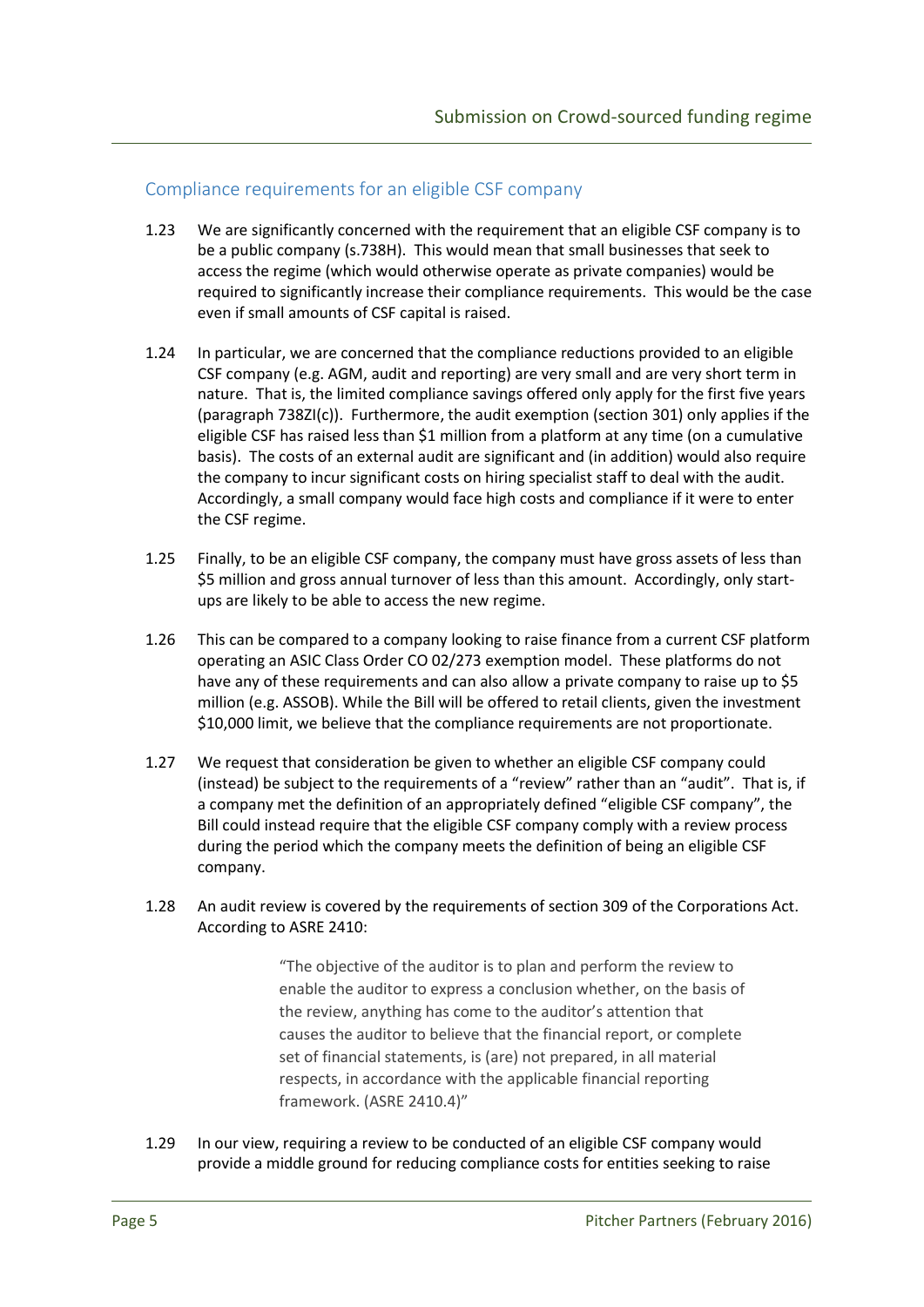finance through a CSF model. Instead, we believe that the limited benefits of raising small amounts of finance will be offset by significant audit and regulatory costs under the current proposals.

1.30 Accordingly, we believe that the number of companies that seek finance from a CSF platform is likely to be less than expected unless compliance costs associated with becoming a public company can be reduced.

 Recommendation 4: We recommend that consideration be given to replacing any audit requirement of an eligible CSF company with a "review" requirement. We also recommend relaxing the five year requirement.

#### Requirement to be a public company

- 1.31 If the "audit review" requirements proposed above were accepted, an eligible CSF company would not need to be a public company.
- 1.32 Instead, we believe that it would be acceptable to allow a form of private company to meet the definition of eligible CSF company.
- 1.33 That is, it would be possible to extend the definition of an eligible CSF company to include a proprietory company that would otherwise meet the conditions in section 45A(2), but for breaching the 50 shareholder test due to shareholders having subscribed via a CSF platform. To the extent that the test is breached, it should only be so due to equity raised via a CSF platform. Such an entity would also be defined as an eligible CSF company.
- 1.34 In such a case, the company would continue to be treated as a private company. The additional compliance that would be placed on the private company would simply be an "audit review", which would occur semi-annually.
- 1.35 Given that investors would only invest \$10,000 each in the private company, we do not believe this proposal would be unreasonable. It would also allow for the CSF model to be accessed by appropriate private company groups, with the added protection of an audit review (resulting in lower compliance costs).
- 1.36 This would also allow an extension of the platform to companies with \$25 million of turnover and \$12.5 million of assets. It would also extend to entities that have been in existence for more than 5 years. In our view, this would be a more appropriately targeted model for "small business".
- 1.37 If this recommendation is not accepted, we believe it is imperative for the regime to allow private companies to be able to convert into public companies that are eligible CSF companies (without having to start a new company). Not only would this address issues with the viability of the regime (i.e. due to the small expected customer base), but would also provide small business with an option to be able to seek finance from this alternative source without having to establish a new company and incur significant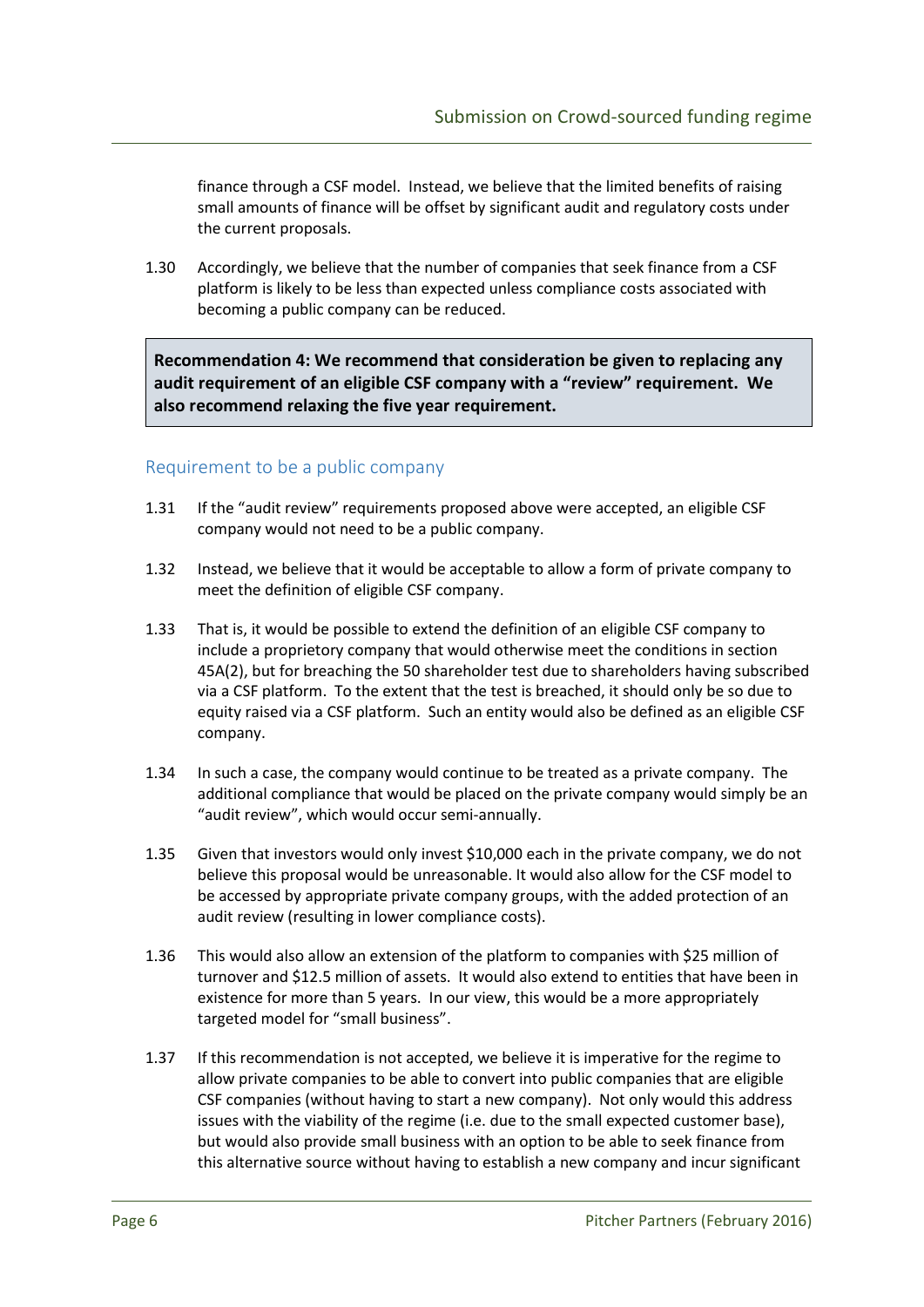restructuring costs (which would likely outweigh the benefits of raising finance under the CSF regime).

 Recommendation 5: We believe it is imperative that the regime allow private company access by allowing them to either: (a) qualify as eligible CSF companies; or (b) convert to eligible CSF companies.

## Ability to invest in other securities or schemes

- 1.38 Proposed section 738G(1)(e) will prohibit an eligible CSF company to be able to invest in securities or interests in other entities or schemes. This is a practically difficult requirement to satisfy in almost all capital raisings. We believe that this requirement is a drafting error that needs to be corrected.
- 1.39 Essentially if the eligible CSF company is a holding company, then it will "on lend" such funds to a subsidiary entity (via equity or debt). Accordingly, on the current wording it could potentially breach this condition. The same would occur if the eligible CSF company is the "finance entity" of a newly established group.
- 1.40 We do not believe that a limitation to this extent is the intention of the provisions, as this would make the provisions potentially limited in almost all cases (as most new groups operate via a holding company or raised finance using a finance company). Accordingly, we believe that the test should be modified to make it clear. For example, the following underlined change could be made to clarify this issue:

 (e) the funds sought to be raised by the offer are not intended by the company to be used, to any extent, by the company or a related party of the company, to invest in securities or interests in other entities or schemes (other than in the company or a related party of the company);

1.41 We believe that this minor proposed change to this test could help clarify the operation of this provision. We note that safeguards are already provided in respect of this proposed amendment through the requirement contained in proposed s.738G(2)(b), which looks at the sum of all amounts raised by the company and related parties.

 Recommendation 6: We recommend that a drafting amendment be made so than an eligible CSF company is not prohibited from using funds raised from investing in subsidiary entities or related parties. Without such an amendment, we believe that the current provisions will give rise to significant practical difficulties.

#### Newly created entities versus existing entities

1.42 We are unsure why the provisions would seek to discriminate against companies that are already in existence (per section 738ZI).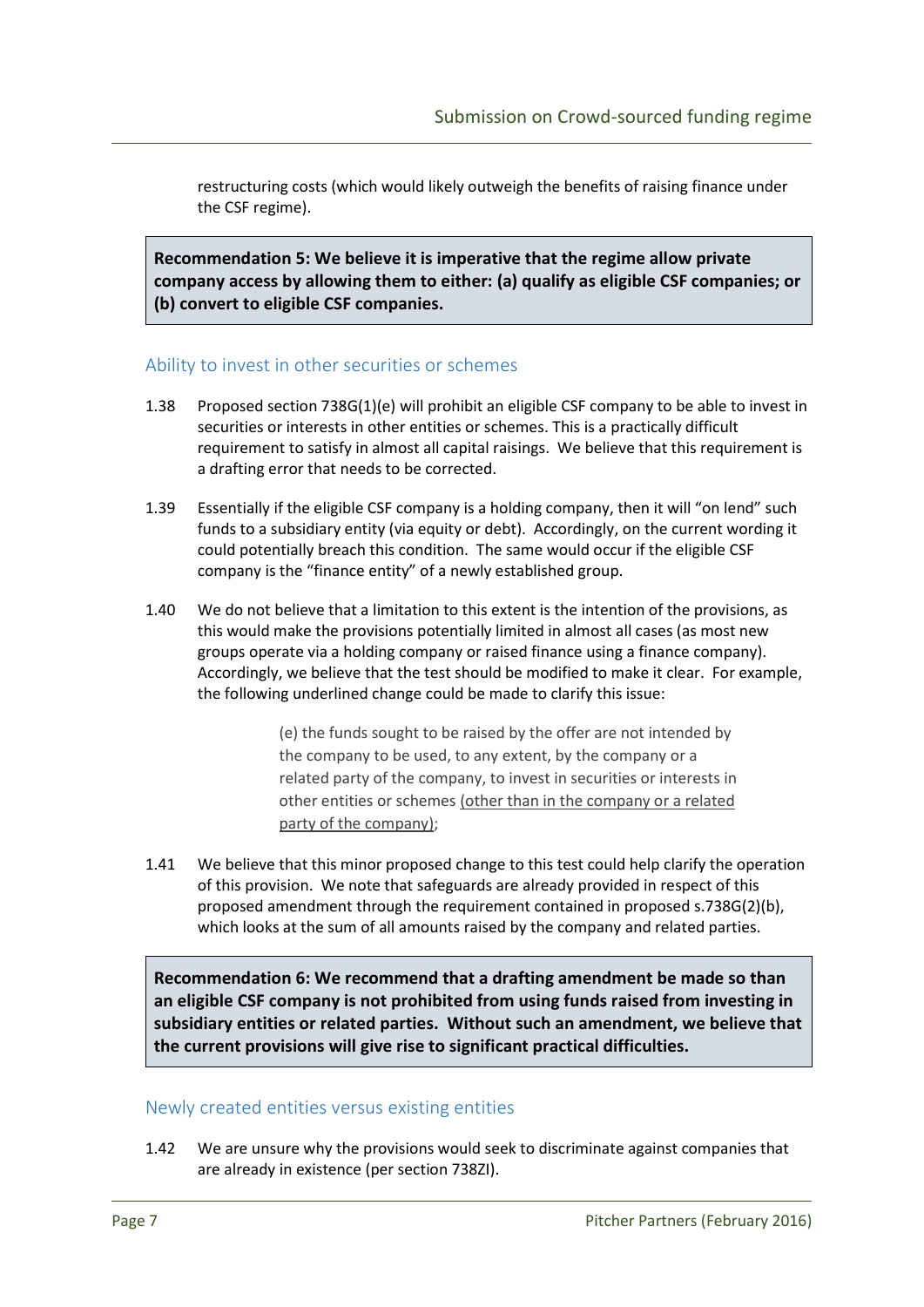- 1.43 That is, why the provision specifically would require one to identify that they will seek to raise CSF upon registration of the company and also limit access to concessions for entities that are less than 5 years old. We see no reason why this should be the case.
- 1.44 The proposed restrictions will mean that a group that is already in existence will need to either form a new entity or group, or seek to restructure from a private company to a public company.
- 1.45 We are unclear why the Government would seek to include this additional compliance burden, basically requiring a group to restructure to obtain access to the regime. We are also unsure why the Government would seek to exclude existing entities. Again, as outlined earlier, we believe that private companies could be included within the definition of an eligible CSF company. We therefore request consideration of this aspect of the Bill.

 Recommendation 7: We do not support the requirement that new CSF companies must be newly created (and tagged as a CSF entity on registration) in order to obtain access to the regime. This will unnecessarily limit those entities that can apply for CSF and would also result in significant and unnecessary complexity in restructuring old groups into a new company (i.e. if they were to seek access to funding under the new CSF regime).

## Size of the entity

- 1.46 The \$5 million revenue and assets test proposed in section 738H (being a combined test), coupled with 5 year requirement in proposed section 738ZI, will mean that the CSF platform will only be available to very small start-up companies. As outlined earlier, this will place a significant limitation on the CSF platform.
- 1.47 This will mean that an entity with high turnover (but small margin and small asset base) could be excluded from the regime. It would also mean that a capital intensive start-up (with low turnover) could also be excluded from the regime.
- 1.48 We have outlined earlier that we believe that private companies should be allowed to access to the regime. The test for a private company (i.e. \$25 million of turnover and \$12.5 million of assets) are (in our view) far more appropriate for identifying small business entities as compared to the thresholds provided in the Bill. The Bill targets what would be regarded as micro business, rather than small business.
- 1.49 In our view, it is those businesses that are at the cusp of \$5 million turnover of \$5 million of net assets that will greatly need the additional finance to grow and expand. Accordingly, we believe that the regime is targeted at the very small end of the scale rather than appropriately targeting the middle market.
- 1.50 Furthermore, we are unsure why the two tests in section 738H(2) would not be alternative tests and why they need to be a combined test. That is, to the extent that an entity either has gross assets of less than \$5 million or gross revenue of less than \$5